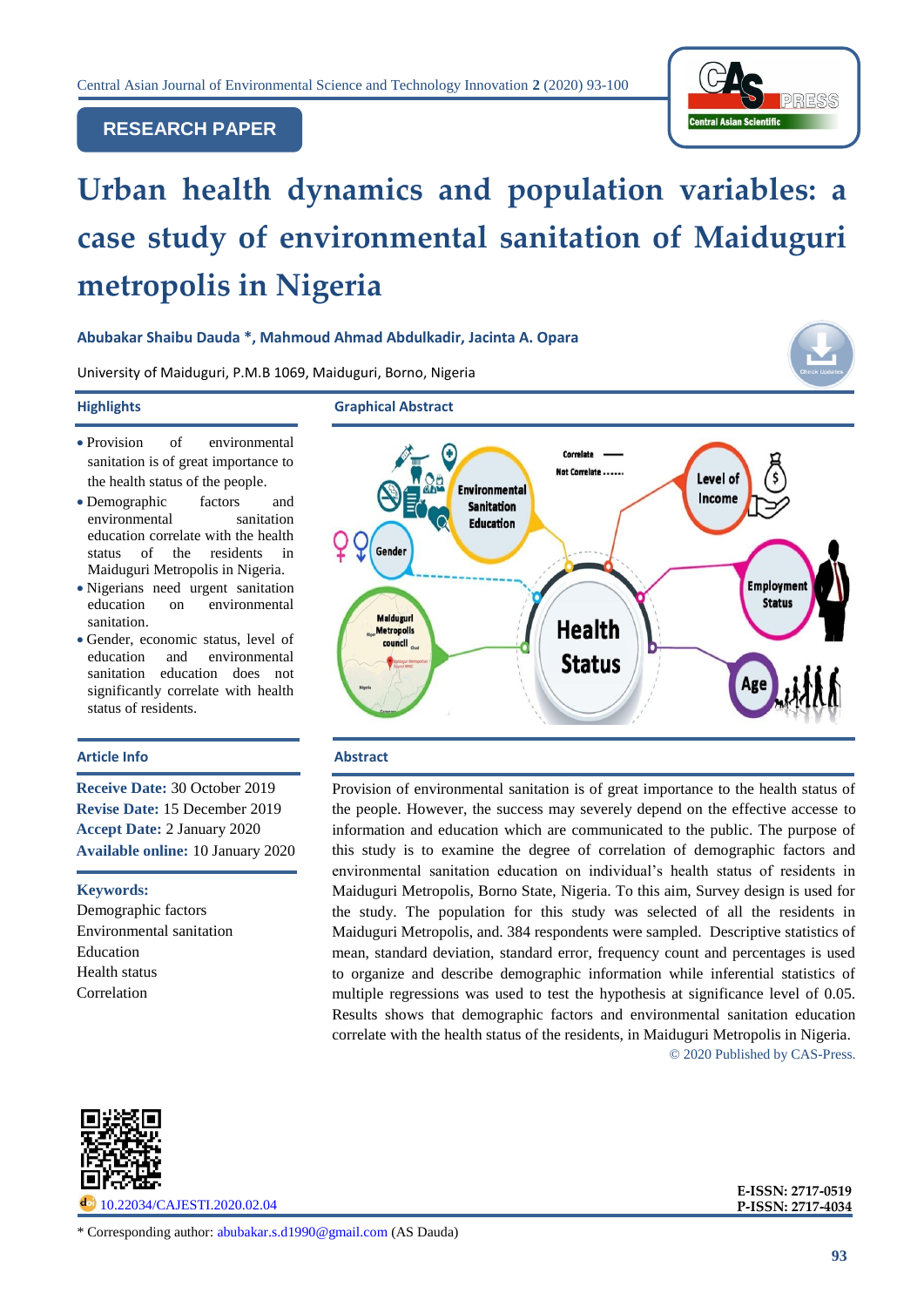#### **1. Introduction**

The provision of environmental sanitation is of great importance to people's health status and sustainable development (Thornton et al., 2016; [Eaves et al., 2017\)](#page-6-0). However, the success may severely depend on the effective exposure to information and education which are communicated to the public on environmental sanitation education. The best way to provide information for environmental matters and the promotion of environmentally responsible behaviors is by means of increasing access to environmental education. This impression is in line with the recommended programs of action for achieving sustainable development in Agenda 21 of the green development environment and sustainability in the third world [\(Pedersen, 2019\)](#page-6-1).

The earth itself is one of the determinants of individuals' wellbeing status, family, and networks on the loose. Individuals' wellbeing is influenced by the nature of the spot they live and work, the air they inhale, the water they drink, and the food they devour. These are delegated segment factors. Segment factors are financial attributes of a populace communicated measurably as age, sexual orientation, instructive capability, pay level, conjugal status, occupation, religion, birth rate, demise rate, and size of the family [\(Adams et al., 2016\)](#page-6-2). The recognized segment factors have positive and negative consequences for man's condition of wellbeing. However, the purpose of this study is to examine the degree of correlation of demographic characteristics and environmental sanitation education with individual's health status [\(Eaves et al., 2017\)](#page-6-0).

It is nature that inclines individuals to different specialists, bringing on any illness or medical issues. The condition's nature is decaying exceptionally quick, particularly in populace blast industrialization and urbanization, deforestation, autos, atomic innovation, and green upheaval. Also, environmental sanitation is a system that promotes the proper disposal of human and animal waste, improves the quality of the environment, and reduces the amount of disease. But this may be affected by either economic status or level of education of the individual, family, and community at large [\(Lee et al., 2020\)](#page-6-3). An improved natural sanitation office cleanly isolates excreta from human contact and is utilized by just individuals from one family. Toilets flushing to see were frameworks or septic tanks, ventilated improved pit (VIP) lavatories, pit restrooms with a section, and fertilizing the soil toilets; this might be influenced by monetary status training individual, family, and network on the loose.

Natural Sanitation implies more than exceptional road clearing and the freeing from filthy seepage frameworks [\(Ekong, 2015\)](#page-6-4). It incorporates individual tidiness and wellbeing duties, just as the component of the considerable number of elements in man's physical condition, which practice or may prompt unsafe impact on man's physical, mental or social prosperity. For instance, air, water, and land contamination have intense wellbeing outcomes; however, this must be accomplished when the segment variable is ideal (Adams et al., [2016\)](#page-6-2). Nevertheless, existing literature indicates a relationship between educational attainment, income/wealth, age, gender, household size, access to electricity, housing condition, and geographical factors such as regions and living in rural/urban areas with environmental sanitation and hence affects the health status of individuals, family and the community as a whole [\(Basu et al., 2017\)](#page-6-5). The actions include reorientation education towards sustainable development and increased public awareness. For instance, how can change the Nigerian child or adult believes about 'dorti no dey kill black man' (Filth does not kill a black man).

Level of education is one of the issues that affect environmental sanitation education, which correlates with the health status of the household [\(Mayall, 1993\)](#page-6-6). Therefore there is a relationship between environmental sanitation education and the educational accomplishment of household heads. Similarly, household income has a significant relationship with the sanitation facility [\(Ikemi, 2017\)](#page-6-7). The least fortunate families had no entrance to VIP restrooms and present-day sanitation offices (flush to septic tanks or sewer frameworks). The less fortunate family units utilized pit lavatories without a chunk; pit restrooms with a section, and immaterial extent of the less fortunate families utilize different offices [\(Broadhead](#page-6-8) et al., 1983).

Nigerians need urgent sanitation education on environmental sanitation. Subsequently, natural sanitation information stays an authentic instrument for making open mindfulness on subjects concerning the significance of ecological sanitation on the individuals [\(Ikemi, 2017\)](#page-6-7). It can assist change with peopling's discernments, perspectives, propensities, tendencies, and practices, consequently limiting the instances of ailments like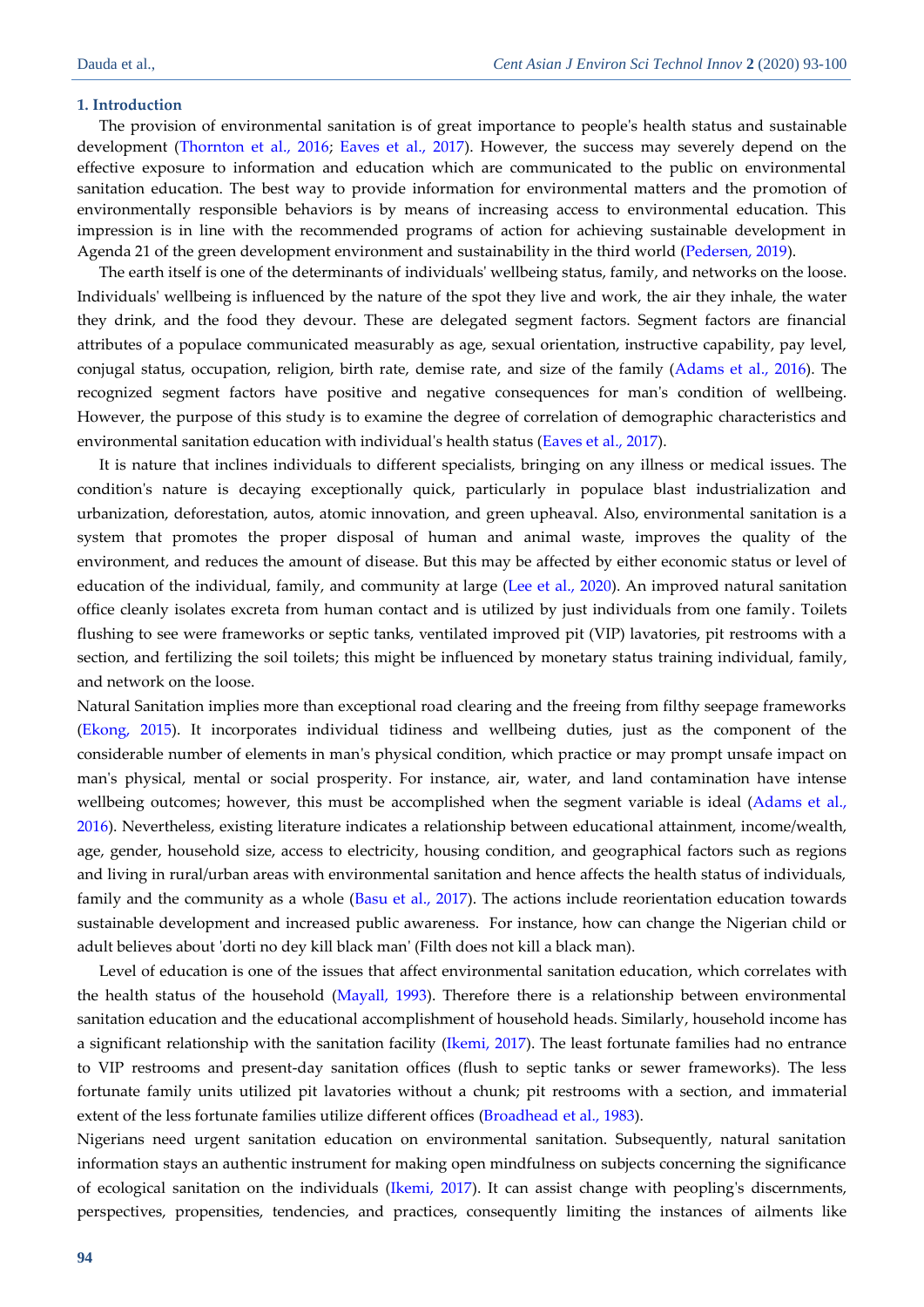transferable, gastrointestinal, and skin maladies). The objective of the National Policy on nature is to accomplish feasible improvement in Nigeria and specifically, to make sure about for all Nigerians a decent nature of the condition for their wellbeing and prosperity, among others. The privilege of a solid domain is likened to the established right to life. Since an unsanitary and filthy condition can unfavorably impact singular well-being and bring about death along these lines, it brings about death. In this way, man's principal right to live in a perfect, sheltered, and sound condition without any dangers to life. As opposed to this, the run of the mill physical condition in Nigeria, regarding the degree of sanitation and ecological indiscipline in networks is very troubling. Sanitation support practice is still horribly lacking [\(Ekong, 2015\)](#page-6-4).

#### **2. Materials and Methods**

Descriptive statistics of mean, standard deviation, standard error, frequency count, and percentages will be employed to organize and describe demographic information, while inferential statistics of multiple regressions were used to test the hypothesis at a significance level of 0.05 [\(Montabon et al., 2018\)](#page-6-9).

#### *2.1. Research questions*

To what extent do gender, economic status, education level, and environmental sanitation education correlate with health status? [\(Valenti et al., 2017\)](#page-7-0).

#### *2.2. The objective of the study*

The study's objective is to determine if demographic variables such as gender, economic status, level of education, and environmental sanitation education correlate with residents' health status in Maiduguri Metropolis, Borno State.

#### *2.3. Hypothesis*

Gender, economic status, education level, and environmental sanitation education do not significantly correlate with residents' health status in Maiduguri Metropolis, Borno State.

#### *2.4. Methodology*

The survey research method was applied to the present study. The survey design is used because it allows the relative incidence, distribution, and interaction of sociological and psychological variables (Burns and Groove, 2001). The survey provides accuracy in describing what exists, and the frequency with which it occurs assigns new meaning to the phenomenon and adds information into categories.

#### *2.5. Population and sample*

This study's population was all the residents in Maiduguri Metropolis [\(Keith et al., 2004\)](#page-6-10). Amongst a community of over one (1) million, finally, 384 samples were selected. A multi-stage sampling procedure was used for the study. Maiduguri metropolis comprises of 2 (two) Local Government Area, which will be selected purposively and two wards will be selected using a random sampling system; and systematic random sampling will be used to choose houses to be sampled, and every fifth house in the ward will be selected, that is, 5<sup>th</sup>, 10<sup>th</sup>, 15<sup>th</sup> and so on. And dip hand random sampling system will be used to select the respondent in each house.

#### *2.6. Validity and reliability of the instrument*

The instrument was validated for the instrument's face and content validity, the researcher supervisor, and other experts in the field of Physical and Health Education [\(Stülb et al., 2019\)](#page-6-11). The reliability of the instrument was tested in Bauchi. Split half reliability method will be employed to test the instrument data collected subjected to a statistical test using spearman brown prophecy formula to determine the reliability index and 0.74.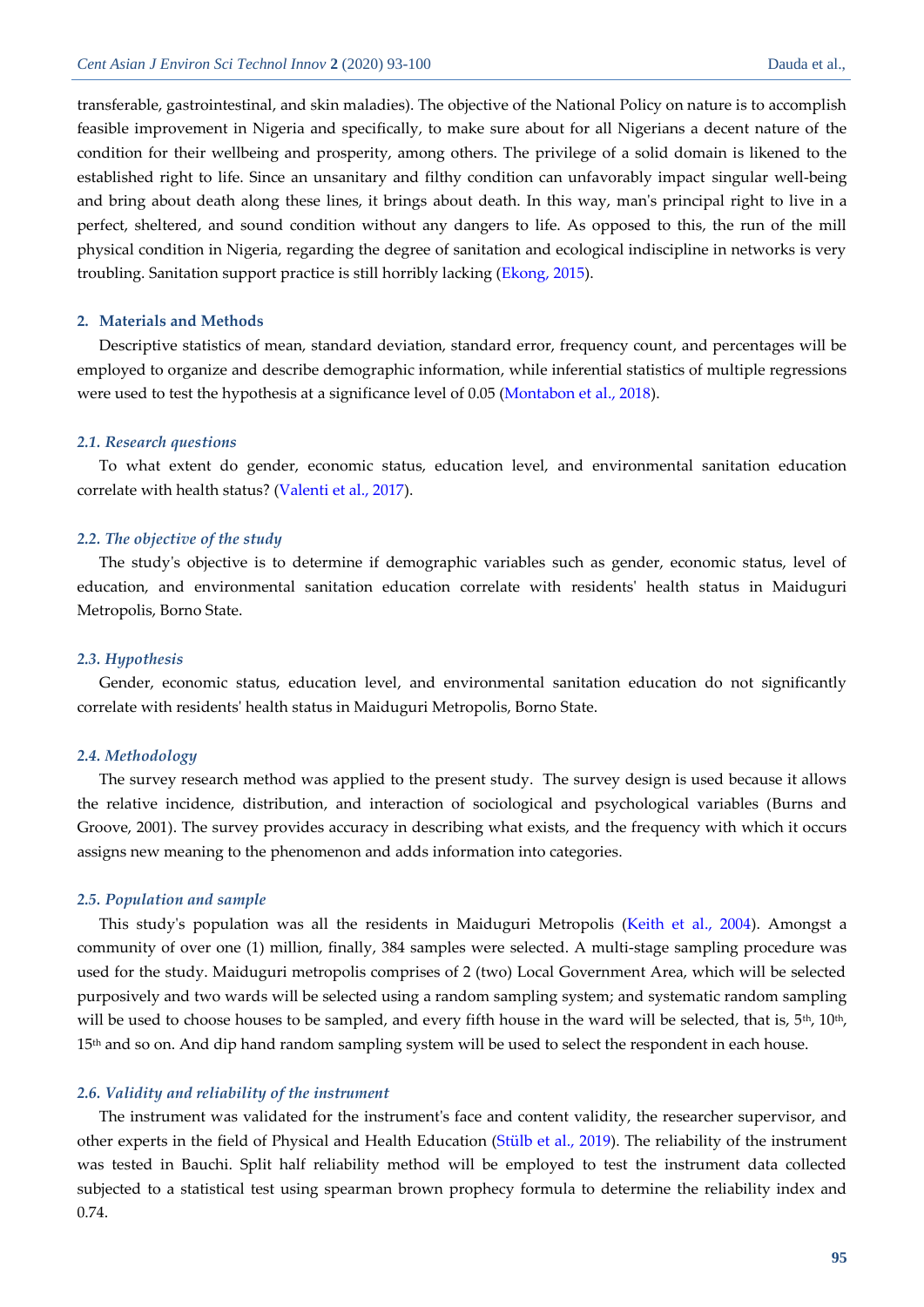# **3. Results and Discussion**

<span id="page-3-0"></span>[Table 1](#page-3-0) shows the percentage of people by gender. [Table 2](#page-3-1) shows that more (30%) of the respondents are in their thirties, (28%) are in their forties, and (19%) are in less than thirties. Those who are in their fifties and above also have a relatively high number (23%).

**Table 1.** Gender of Respondents.

| S/N | Gender | Frequency  | Percentage $(\% )$ |
|-----|--------|------------|--------------------|
|     | Female | 172<br>└∠∠ | 54                 |
|     | Male   | 102        | 46                 |
|     | Total  | 224        | 100                |

Note: indicates that a larger number of the respondents (46%) are male, while only 54% are females.

<span id="page-3-1"></span>**Table 2.** Age of Respondents.

| S/N | Age              | Frequency | Percentage (%) |
|-----|------------------|-----------|----------------|
|     | 30 years or less | 43        | 19             |
|     | 31-39            |           | 30             |
|     | 40-49            | 62        | 28             |
|     | 50 and above     | 52        | 23             |
|     | Total            | 224       | 100            |

Source: Generated by Researcher using SPSS 20.0 from questionnaire response.

<span id="page-3-2"></span>[Table 3](#page-3-2) shows the level of education of the respondents. A larger number (48%) of the respondents fall within the first-degree group, followed by the 32% who have master's degree; the diploma group has 19% whereas only 1% of them possesses a doctorate. [Table 4](#page-3-3) presents the distribution of the respondents according to their level of income. The table indicates that the majority of the respondents (33%) had income level with the ranges of N101,000-150,000, followed respectively by income levels N151,000-N200,000 (22%), N50,000 or less (15%), N51,000-N100,000 (17%), N201,000-250,000 (9%) and the bottom two are the highest paid at levels of N251,000-N300,000 (3%) and N301 and above (1%).

| Table 3. Level of Education. |
|------------------------------|
|                              |

| S/N | <b>Level of Education</b> | Frequency | Percentage $(\% )$ |
|-----|---------------------------|-----------|--------------------|
|     | Doctorate Degree          |           |                    |
|     | Master's Degree           |           |                    |
|     | <b>Bachelor's Degree</b>  | 107       | 48                 |
|     | Diploma                   | 44        |                    |
|     | Total                     | 224       | 100                |

Source: Generated by Researcher using SPSS 20.0 from questionnaire response

| S/N           | <b>Level of Income</b> | Frequency | Percentage $(\% )$ |
|---------------|------------------------|-----------|--------------------|
|               | N50,000 or less        | 33        | 15                 |
|               | N51,000-100,000        | 37        | 17                 |
|               | N101,000-150,000       | 75        | 33                 |
|               | N151,000-200,000       | 49        | 22                 |
|               | N201,000-250,000       | 20        |                    |
| $\mathfrak b$ | N251,000-300,000       |           |                    |
|               | N 301,000 and above    |           |                    |
|               | Total                  | 224       | 100                |

<span id="page-3-3"></span>**Table 4.** Level of Income of Respondents.

Source: Generated by Researcher using SPSS 20.0 from questionnaire response.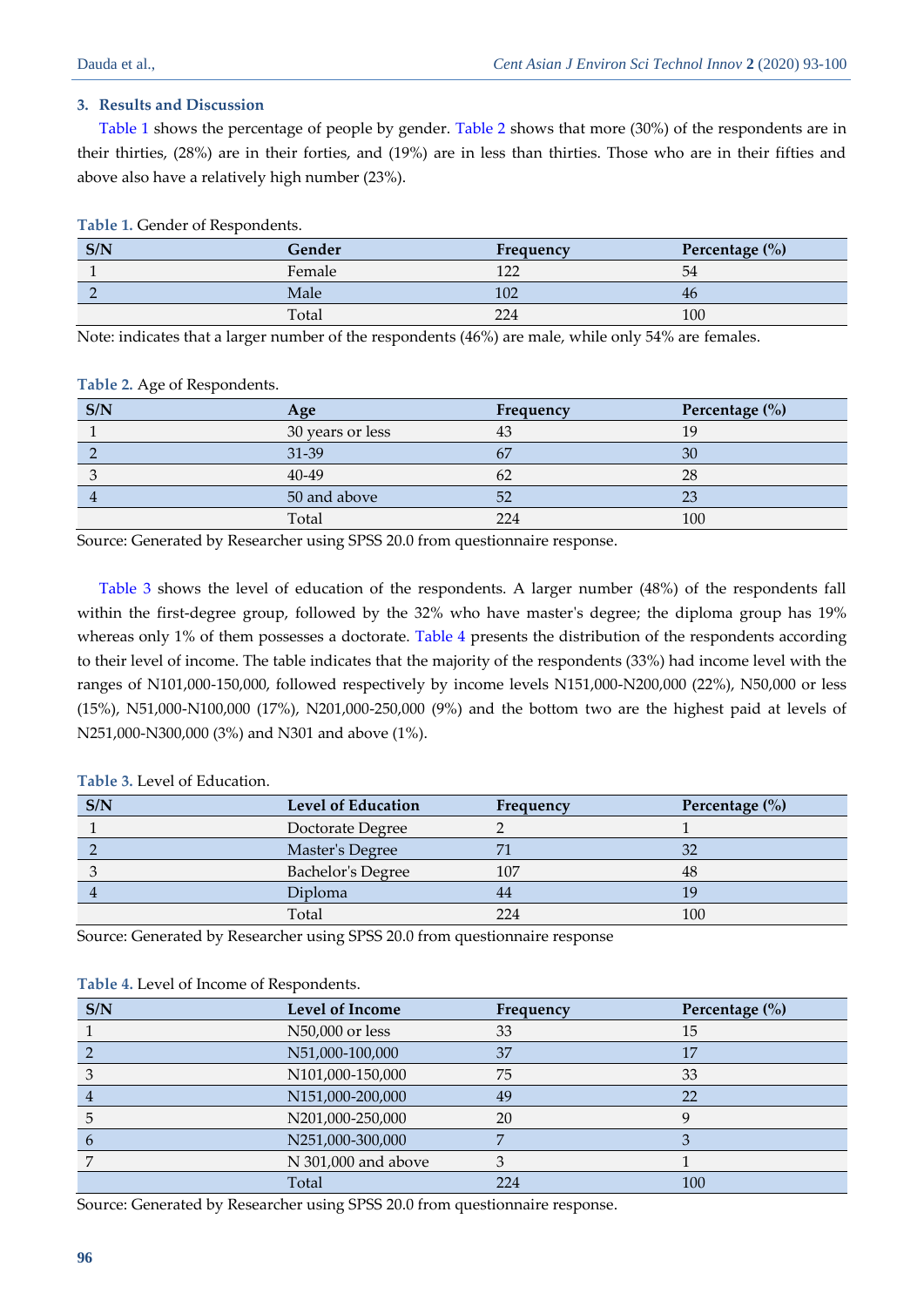## *3.1. Test of hypothesis*

<span id="page-4-0"></span>[Table 5](#page-4-0) shows that gender and environmental sanitation education do not significantly correlate with residents' health status in Maiduguri Metropolis, Borno State, Nigeria. The computed outcome has β weight of- .347, S.E=2.180 and p = .874, since p>0.05. This shows that gender and environmental sanitation education did not correlate with residents' health status in Maiduguri Metropolis, Borno State, Nigeria.

**Table 5.** Gender and environmental sanitation education correlation with the health status of residents in Maiduguri Metropolis, Borno State.

| Independent<br>variable | Unstandardized<br><b>Coefficients</b> |       | Standardized<br>Coefficients |         | Sig. | <b>Remarks</b> |
|-------------------------|---------------------------------------|-------|------------------------------|---------|------|----------------|
|                         |                                       | S.E   |                              |         |      |                |
| Gender                  | $-347$                                | 2.180 | $-.047$                      | $-.059$ | .874 | <b>NS</b>      |

[Table 6](#page-4-1) shows that environmental health education is significantly related to the health status of residents in the metropolitan area of Maiduguri, Borno State, Nigeria. The calculated result has weight β 1.138, S.E = 1.143 and  $p = 0.002$ , because  $p = 0.002$  > 0.05. This shows that age is positively related to the health status of residents in Maiduguri Metropolis, Borno State, Nigeria. That is, with increasing age, personal and environmental health and hygiene are affected.

<span id="page-4-1"></span>**Table 6.** Age and environmental sanitation education do not correlate with residents' health status in Maiduguri Metropolis, Borno State, Nigeria.

| Independent<br>variable | Unstandardized<br><b>Coefficients</b> |       | Standardized<br><b>Coefficients</b> |       | Sig.  | Remarks |
|-------------------------|---------------------------------------|-------|-------------------------------------|-------|-------|---------|
|                         |                                       | S.E   |                                     |       |       |         |
| Age                     | 1.138                                 | 1.143 | 0.397                               | 7.996 | 0.002 | Age     |

<span id="page-4-2"></span>In [Table 7](#page-4-2) observed that Employment Status and environmental sanitation education significantly correlate with residents' health status in Maiduguri Metropolis, Borno State, Nigeria. The computed outcome has B weight of -.397, E=7.996 and p= .002, since p= .002<0.05. Since t is 7.996, which shows that Employment Status correlated positively.

Table 8 presents that Employment Status and environmental sanitation education significantly correlate with residents' health status in Maiduguri Metropolis, Borno State. The computed outcome has B weight of-.111, E=5.404 and  $p = .007$ , since  $p = .007 \le 0.05$ . This shows that Employment Status was significantly correlated with residents' health status in Maiduguri Metropolis, Borno State, Nigeria.

**Table 7.** Employment status and environmental sanitation education do not correlate with residents' health status in Maiduguri Metropolis, Borno State, Nigeria.

| Independent   | Unstandardized      |       | Standardized        |       | Sig. | <b>Remarks</b> |
|---------------|---------------------|-------|---------------------|-------|------|----------------|
| variable      | <b>Coefficients</b> |       | <b>Coefficients</b> |       |      |                |
|               | B                   | S.E   |                     |       |      |                |
| Employment    | 1.138               | 1.143 | .397                | 7.996 | .002 | Ğ              |
| <b>Status</b> |                     |       |                     |       |      |                |

[Table 9](#page-5-0) shows that the Level of Income and environmental sanitation education significantly correlate with residents' health status in Maiduguri Metropolis, Borno State. The computed outcome has B weight of-.671, S.E=5.005 and p=.004, since p= .007<0.05. This shows that the Level of Income significantly correlates with residents' health status in Maiduguri Metropolis, Borno State, Nigeria.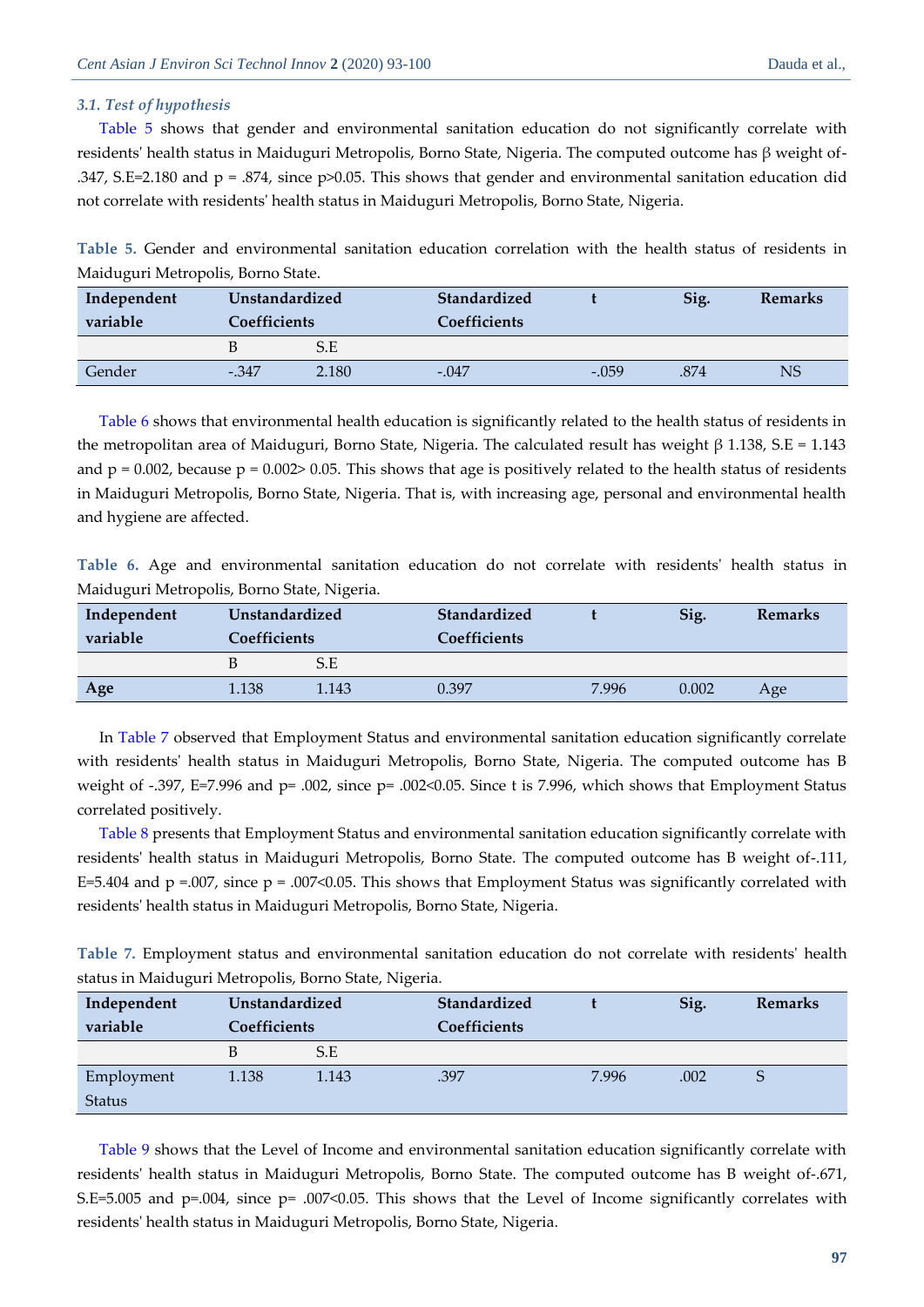| Independent<br>variable | Unstandardized<br>Coefficients |       | Standardized<br>Coefficients |       | Sig. | <b>Remarks</b> |
|-------------------------|--------------------------------|-------|------------------------------|-------|------|----------------|
|                         |                                | S.E   |                              |       |      |                |
| Level of                | $-.871$                        | 2.155 | $-.111$                      | 5.404 | .007 |                |
| Education               |                                |       |                              |       |      |                |

**Table 8.** Level of Education and environmental sanitation education do not correlate with residents' health status in Maiduguri Metropolis, Borno State, Nigeria.

<span id="page-5-0"></span>**Table 9.** Level of Income and environmental sanitation education does not correlate with residents' health status in Maiduguri Metropolis, Borno State, Nigeria.

| Independent     | Unstandardized      |       | Standardized        |       | Sig. | <b>Remarks</b> |
|-----------------|---------------------|-------|---------------------|-------|------|----------------|
| variable        | <b>Coefficients</b> |       | <b>Coefficients</b> |       |      |                |
|                 |                     | S.E   |                     |       |      |                |
| Level of Income | $-.671$             | 1.005 | $-.111$             | 5.404 | .004 |                |

**Table 10.** Summary of Multiple Regression Result shows the composite effect of independent variables on residents' health status in Maiduguri Metropolis, Borno State, Nigeria.

| Source of variance | df  |          | NS      | F-ratio | Sig.   | Remark |
|--------------------|-----|----------|---------|---------|--------|--------|
|                    |     | 531.473  | 371.110 | 22.528  | 0.0001 |        |
|                    | 271 | 3105.530 | 1.307   |         |        |        |
|                    | 273 |          |         |         |        |        |

Note: S represents Significant; NS represents Not Significant

Multiple  $R = 0.791$ ,

Multiple  $R^2=0.794$ ,

R2 ADJUSTED=0.79,

F – VALUE= 22.528

The result of the relapse investigation of oxygen utilization among Security men recorded a coefficient of assurance as a balanced R2 estimation of 0.79. This implies that the variables included in the model explain 79% variation in the correlation of residents' health status by the independent variables, including age, gender, employment status, level of education, and income [\(Rao et al., 2010\)](#page-6-12). The staying 21% can be ascribed to blunder in particular and the avoidance of different variables from the model. For example, four factors, age, work status, level of training, and level of salary, were factually critical. In contrast, the staying one, for example, the free sexual orientation factor, was measurable unit the important. This showed the quantity of autonomous part in sexual orientation doesn't connect with wellbeing status of inhabitants. The relapse was investigated at a centrality level of 0.05. Convincingly, this implies all the five (5) factors taken together represented 79% of the fluctuation in connection with occupants' wellbeing status.

The F-Statistic is 22.528; this is exceptionally high and factually critical at 0.05 levels. This is higher than its hypothetical qualities. The F-measurement affirms that connection with occupants' well-being status is measurably identified with the free factors old enough, sexual orientation, business status, level of training, and pay level.

## **3. Conclusions**

Demographic factors and environmental sanitation education correlate with the health status of the residents in Maiduguri Metropolis council. Demographic factors such as age, employment status, and income level correlate significantly with the residents' health status in Maiduguri Metropolis. However, gender does not correlate with the health status of the residents in Maiduguri Metropolis Borno State. Increasing age of people,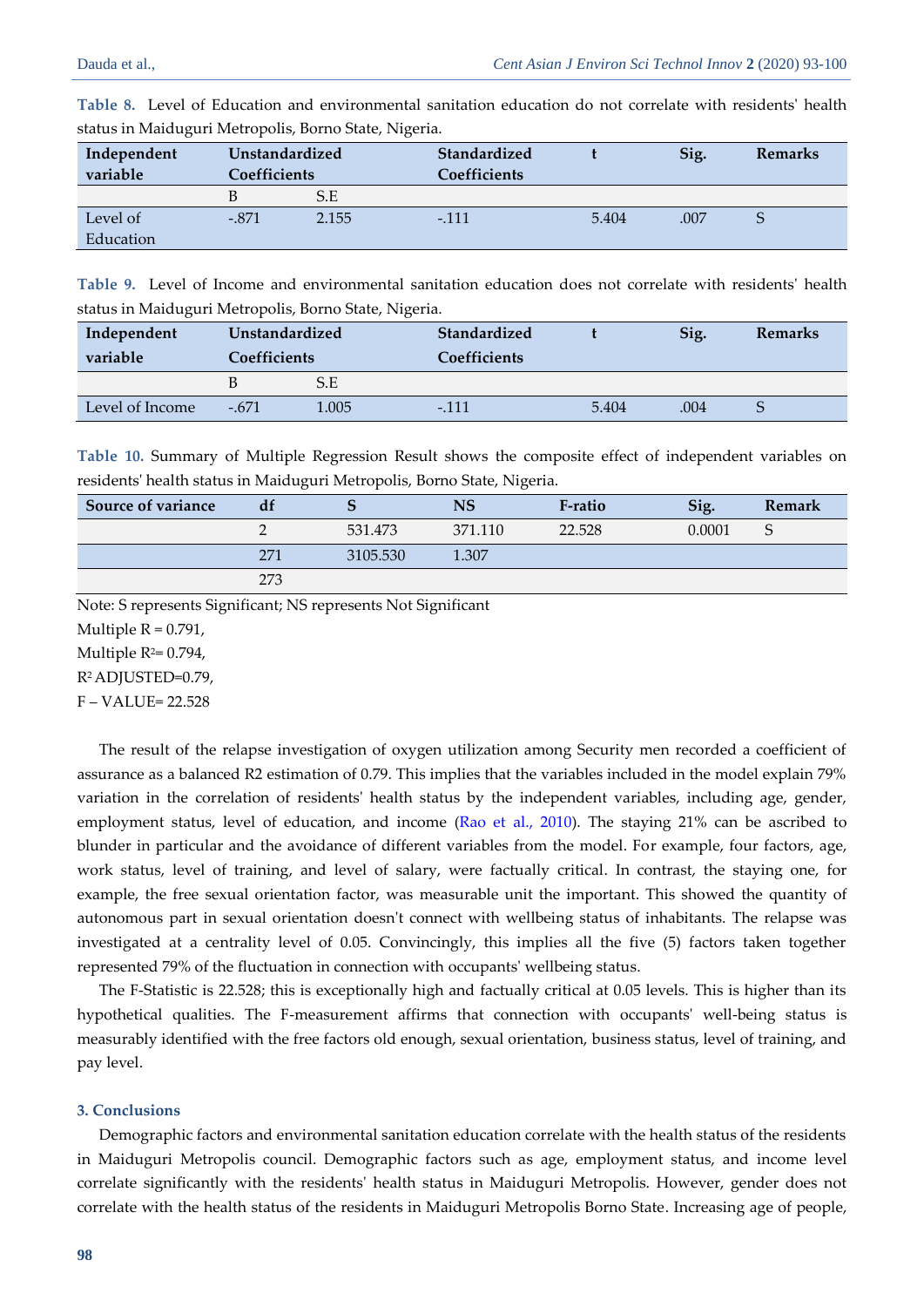difficult working conditions and low level of income of families are important and effective factors in determining the level and quality of personal and environmental health.

#### **Recommendations**

Health and environmental conditions in the environment are not good at all, and the government should help provide health facilities and conditions in poor and low-income neighborhoods. In order for low-income people to improve their health practices and enjoy healthy living facilities, the government must interpret health awareness messages broadly to the target audience and explain how to use these facilities. Therefore, the re-entry of environmental health inspectors to these cities and communities to organize and inform about personal and environmental health for different groups, regardless of the situation and gender discrimination can be a good idea to get rid of this unhealthy situation among families. And be members of the community.

## **Reference**

<span id="page-6-2"></span>Adams, E.A., Boateng, G.O., Amoyaw, J.A., 2016. [Socioeconomic and demographic predictors of potable water](https://freepaper.me/d/PDF/d9/d904bd3a1c86513adf0b5d240f2953a3.pdf?hash=Lkcy8BzHOaGZ3A8Ajo9BAQ&doi=10.1007/s11205-015-0912-y&title=&save=1%20%20%20%20%20%20%20%20%20%20%20%20%20%20%20%20style=)  [and sanitation access in Ghana.](https://freepaper.me/d/PDF/d9/d904bd3a1c86513adf0b5d240f2953a3.pdf?hash=Lkcy8BzHOaGZ3A8Ajo9BAQ&doi=10.1007/s11205-015-0912-y&title=&save=1%20%20%20%20%20%20%20%20%20%20%20%20%20%20%20%20style=) *Soc. Indicat. Res.,* **126**(2), 673-687. <https://doi.org/10.1007/s11205-015-0912-y>

<span id="page-6-5"></span>Basu, M., Hoshino, S., Hashimoto, S., DasGupta, R., 2017. [Determinants of water consumption: A cross-sectional](http://freepaper.me/PDF/?pdfURL=aHR0cHM6Ly9mcmVlcGFwZXIubWUvbi9JVi1UcjgyLTFWcjZpNGItNnRQdXFRL1BERi84Yy84Y2E4N2MwY2E2YzBjZGMwM2MxMWYxZjliY2MxMDY2MC5wZGY=&doi=10.1016/j.ijdrr.2017.06.026)  [household study in drought-prone rural India.](http://freepaper.me/PDF/?pdfURL=aHR0cHM6Ly9mcmVlcGFwZXIubWUvbi9JVi1UcjgyLTFWcjZpNGItNnRQdXFRL1BERi84Yy84Y2E4N2MwY2E2YzBjZGMwM2MxMWYxZjliY2MxMDY2MC5wZGY=&doi=10.1016/j.ijdrr.2017.06.026) *Int. J. Disaster. Risk. Reduct.*, **24**, 373-382. <https://doi.org/10.1016/j.ijdrr.2017.06.026>

<span id="page-6-8"></span>Broadhead, W.E., Kapan, B.H., James, S., 1983. [The Epidemiological Evidence for a Relationship between social](https://srv2.freepaper.me/n/ddsqumGyLs3rIlrVNWgAGA/PDF/ce/cec8b50c8f54525eb37520d270fcfe7e.pdf)  [support and Health.](https://srv2.freepaper.me/n/ddsqumGyLs3rIlrVNWgAGA/PDF/ce/cec8b50c8f54525eb37520d270fcfe7e.pdf) *Am. J. Epidemiol.,* **117**(5), 521-537. <https://doi.org/10.1093/oxfordjournals.aje.a113575>

<span id="page-6-0"></span>Eaves, E.R., Behrens, T.K., Dinger, M.K., Hines, L., Brittain, D.R., Harbour, V. J., 2017. [Demographic trends in](https://freepaper.me/PDF/a8/a81dfb7b4fdbe452f06bc18aaec3a8d7.pdf?hash=sPIPJyhyGlUBtahvBYKaQg&doi=10.5993/AJHB.41.4.8&hash2=aNOnGyvJINm5T4sQHZHkZQ)  [Utah college students' vigorous physical activity, 2003-2007.](https://freepaper.me/PDF/a8/a81dfb7b4fdbe452f06bc18aaec3a8d7.pdf?hash=sPIPJyhyGlUBtahvBYKaQg&doi=10.5993/AJHB.41.4.8&hash2=aNOnGyvJINm5T4sQHZHkZQ) *Am. J. Health. Behav.*, **41**(4), 437-445. <https://doi.org/10.5993/AJHB.41.4.8>

<span id="page-6-4"></span>Ekong, I.E., 2015. [An assessment of environmental sanitation in an urban community in Southern Nigeria.](https://www.ajol.info/index.php/ajest/article/download/121911/111387) *Afr. J. Environ. Sci. Tech.,* **9**(7), 592-599.<http://dx.doi.org/10.5897/AJEST2015.1882>

<span id="page-6-7"></span>Ikemi, M., 2017. [Sanitation and income improvement by local community as sustainable participatory](https://iopscience.iop.org/article/10.1088/1755-1315/60/1/012034/pdf)  [development.](https://iopscience.iop.org/article/10.1088/1755-1315/60/1/012034/pdf) IOP Conf. Series: *Earth. Environ. Sci.,* **60**, 1-5. <https://doi.org/10.1088/1755-1315/60/1/012034>

<span id="page-6-10"></span>Keith, D.S., Nichols, G.A., Gullion, C.M., Brown, J.B., Smith, D., 2004. [Longitudinal follow-up and outcomes](http://zero.sci-hub.tw/3914/4ff17cb45ee9b5ee5a0a3a30fbf93e8c/keith2004.pdf#view=FitH)  [among a population with chronic kidney disease in a large managed care organization.](http://zero.sci-hub.tw/3914/4ff17cb45ee9b5ee5a0a3a30fbf93e8c/keith2004.pdf#view=FitH) *Arch. Int. Med.,* **164**(6), 659-663.<https://doi.org/10.1001/archinte.164.6.659>

<span id="page-6-3"></span>Lee, M., Shin, D.D., Bong, M., 2020. [Boys are affected by their parents more than girls are: Parents' utility value](http://freepaper.me/PDF/?pdfURL=aHR0cDovL2RhY2VtaXJyb3Iuc2NpLWh1Yi50dy9qb3VybmFsLWFydGljbGUvMDVmOTk2MWYxZjBhOGI3MjkxMzk1NWVlOTJiZjllYWQvbGVlMjAxOS5wZGYjdmlldz1GaXRI&doi=10.1007/s10964-019-01047-6)  [socialization in science.](http://freepaper.me/PDF/?pdfURL=aHR0cDovL2RhY2VtaXJyb3Iuc2NpLWh1Yi50dy9qb3VybmFsLWFydGljbGUvMDVmOTk2MWYxZjBhOGI3MjkxMzk1NWVlOTJiZjllYWQvbGVlMjAxOS5wZGYjdmlldz1GaXRI&doi=10.1007/s10964-019-01047-6) *J. Youth. Adol.*, **49**(1), 87-101. <https://doi.org/10.1007/s10964-019-01047-6>

<span id="page-6-6"></span>Mayall, B., 1993. [Keeping healthy at home and school: 'it's my body, so it's my job.](https://freepaper.me/PDF/96/96c339504160506a2406968f10363fc1.pdf?hash=qxlfR2hyC1lAFI7VuLWi0Q&doi=10.1111/j.1467-9566.1993.tb00356.x&hash2=Tz5XU798IJknx2_XtjSG_g) *Sociol. Health. Illn.,* **15**(4), 464- 487. <https://doi.org/10.1111/j.1467-9566.1993.tb00356.x>

<span id="page-6-9"></span>Montabon, F., Daugherty, P.J., Chen, H., 2018. [Setting standards for single respondent survey design.](http://freepaper.me/PDF/?pdfURL=aHR0cHM6Ly90d2luLnNjaS1odWIudHcvNjU4NC9lYTRmNzZhZjhlYTcyN2QwNmMyMTY2NzZlNmU0MGQ3My9tb250YWJvbjIwMTcucGRmI3ZpZXc9Rml0SA==&doi=10.1111/jscm.12158) *J. Supp. Chain. Manag.*, **54**(1), 35-41. <https://doi.org/10.1111/jscm.12158>

<span id="page-6-1"></span>Pedersen, O.W., 2019. [Revisiting the Role of Negotiation and Trivialization in Environmental Law Enforcement.](https://onlinelibrary.wiley.com/doi/pdfdirect/10.1111/jols.12141) *J. Law. Soc.*, **46**(1), 29-54. <https://doi.org/10.1111/jols.12141>

<span id="page-6-12"></span>Rao, K.M., Balakrishna, N., Arlappa, N., Laxmaiah, A., Brahmam, G.N.V., 2010. [Diet and nutritional status of](https://freepaper.me/PDF/dc/dc6b5bc12cd696de556128b4f9995381.pdf?hash=Wp_RTtnmJ1scm94IeeSw_g&doi=10.1080/09709274.2010.11906259&hash2=_5E4cLAezjlmUhC8zt3S9g)  [women in India.](https://freepaper.me/PDF/dc/dc6b5bc12cd696de556128b4f9995381.pdf?hash=Wp_RTtnmJ1scm94IeeSw_g&doi=10.1080/09709274.2010.11906259&hash2=_5E4cLAezjlmUhC8zt3S9g) *J. Hum. Ecol.,* **29**(3), 165-170. <https://doi.org/10.1080/09709274.2010.11906259>

<span id="page-6-11"></span>Stülb, K., Messerli-Bürgy, N., Kakebeeke, T.H., Arhab, A., Zysset, A.E., Leeger-Aschmann, C.S., Schmutz, E.A., Meyer, A.H., Kriemler, S., Jenni, O.G., Puder, J.J., Munsch, S., 2019. [Prevalence and predictors of behavioral](https://www.zora.uzh.ch/id/eprint/161703/1/PaperBehavioralProb_3rdrevision_KS3_20181008.pdf)  [problems in healthy Swiss preschool children over a one year period.](https://www.zora.uzh.ch/id/eprint/161703/1/PaperBehavioralProb_3rdrevision_KS3_20181008.pdf) *Child. Psychiatry. Hum. Dev.*, **50**(3), 439- 448. <https://doi.org/10.1007/s10578-018-0849-x>

Thornton, R.L., Glover, C.M., Cené, C.W., Glik, D.C., Henderson, J.A., Williams, D.R., 2016. [Evaluating](https://www.healthaffairs.org/doi/pdf/10.1377/hlthaff.2015.1357)  [strategies for reducing health disparities by addressing the social determinants](https://www.healthaffairs.org/doi/pdf/10.1377/hlthaff.2015.1357) of health. *Health. Affairs*., **35**(8), 1416-1423. <https://doi.org/10.1377/hlthaff.2015.1357>